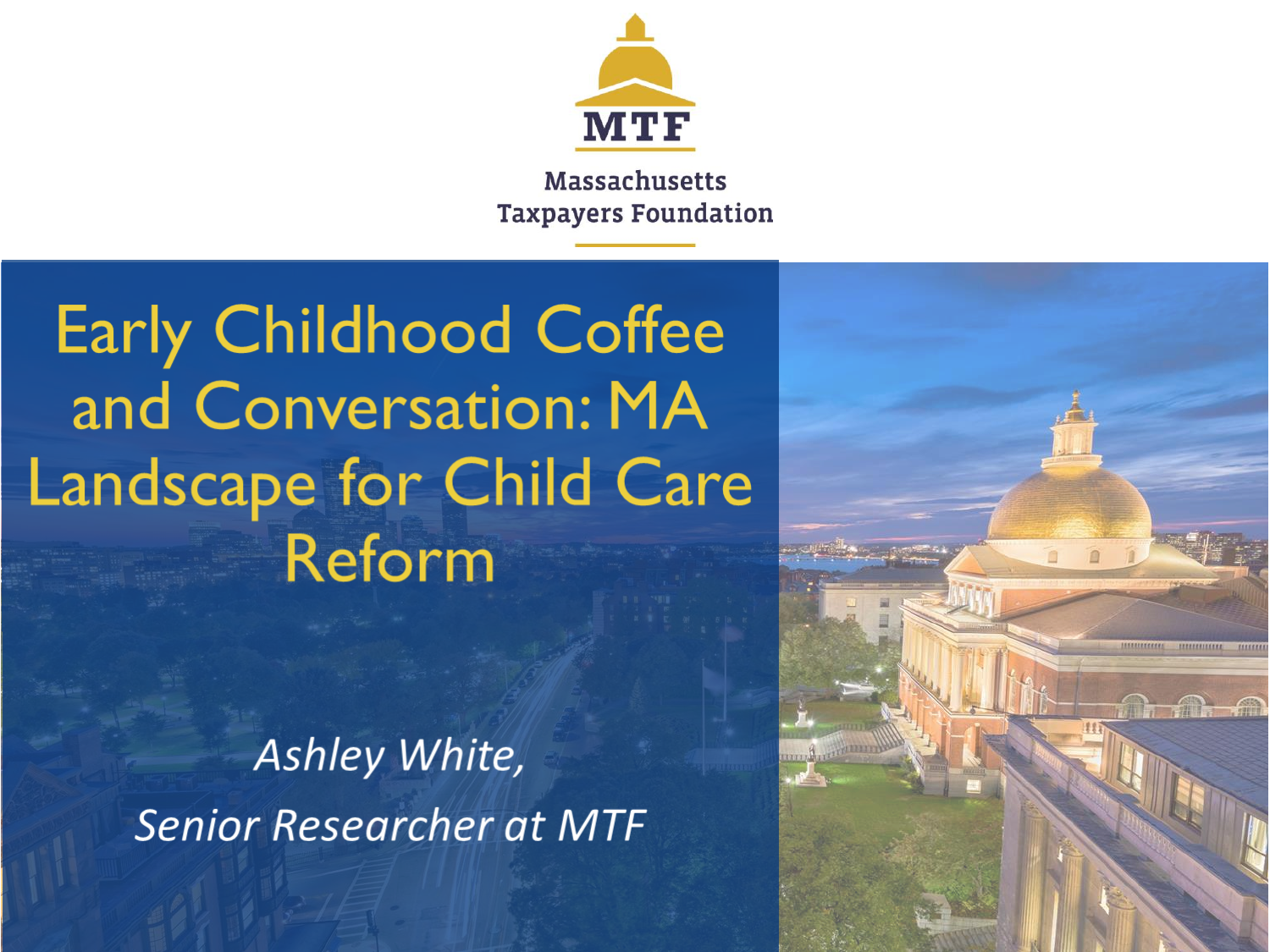## Federal Relief Funds and the Child Care Development Block Grant

In the first year of the pandemic, Massachusetts received an unprecedented level of funding for the Child Care and Development Block Grant, the main funding source for states to subsidize child care.



Federal CCDBG Dollars for MA



\*Federal CCDBG without stimulus includes federal mandatory, federal share of state match, and discretionary dollars.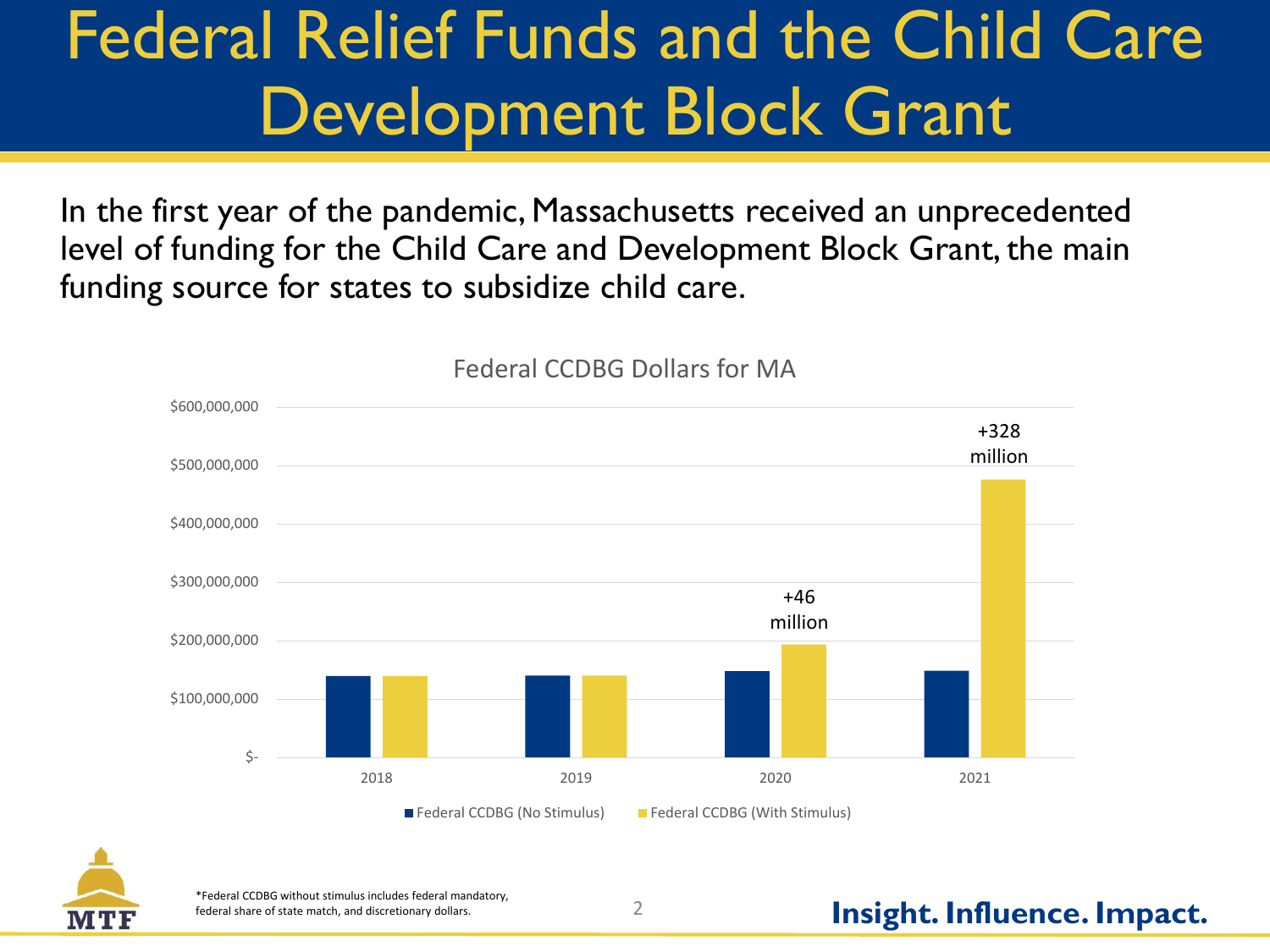# Federal Funding Streams for MA Child Care Relief

| <b>CCDBG FUNDS</b>                   | <b>MA ALLOTMENT</b>                 |                               | <b>MA FUNDS SPENT</b> |  | <b>MA FUNDS REMAINING</b>                    |  |
|--------------------------------------|-------------------------------------|-------------------------------|-----------------------|--|----------------------------------------------|--|
| <b>CARES ACT:</b><br>(March 2020)    | \$45.7 Million                      | $\mathcal{L}(\mathcal{A})$    | \$45.7 Million        |  | \$0<br>(spent on provider grants)            |  |
| <b>CRRSA ACT:</b><br>(December 2020) | \$131 Million<br>(appropriated)     | <b>The Contract of Street</b> | \$43.6 Million        |  | \$87.5 Million<br>(for stabilization grants) |  |
| <b>ARPA:</b><br>(March 2021)         | \$196 Million<br>(not appropriated) | <b>Contract</b>               | \$0                   |  | \$196 Million                                |  |
| <b>GRAND TOTAL:</b>                  | \$372.7 Million                     | <b>The Co</b>                 | \$89.3 Million        |  | \$283.4 Million                              |  |

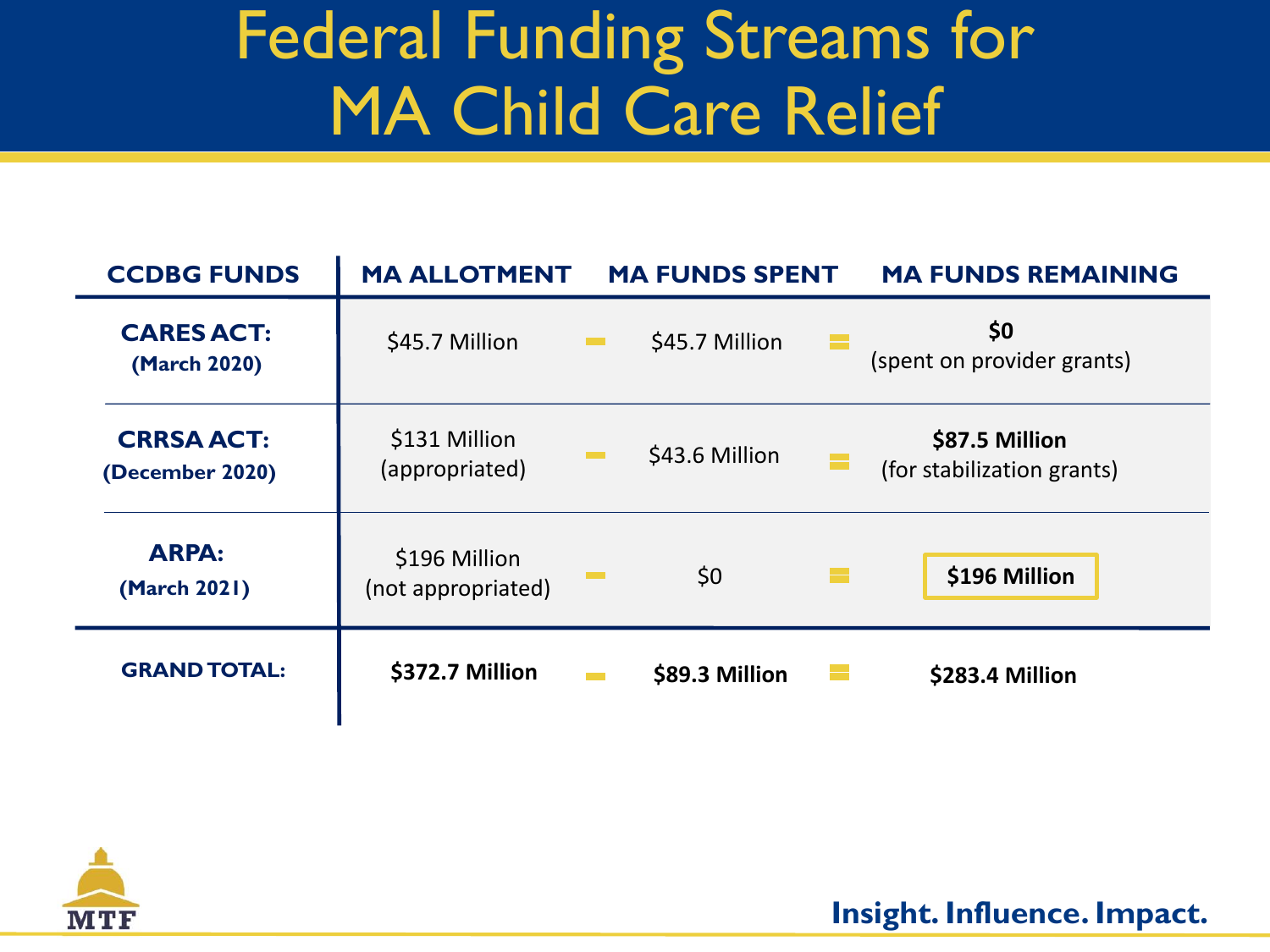### Child Care Stabilization Fund at a Glance

### \$314 million

Total MA Funding for C3 Grants

### \$270 million Funding Spent

### July 2022

When Grant Funds Will Be Spent Down Without Further Appropriation

86% % of Eligible Programs That Have Applied for Grants

### 65%

% of Funding Distributed to Subsidy Programs

### 7

# of Programs Receiving Grants That Closed July 2021 – February 2022

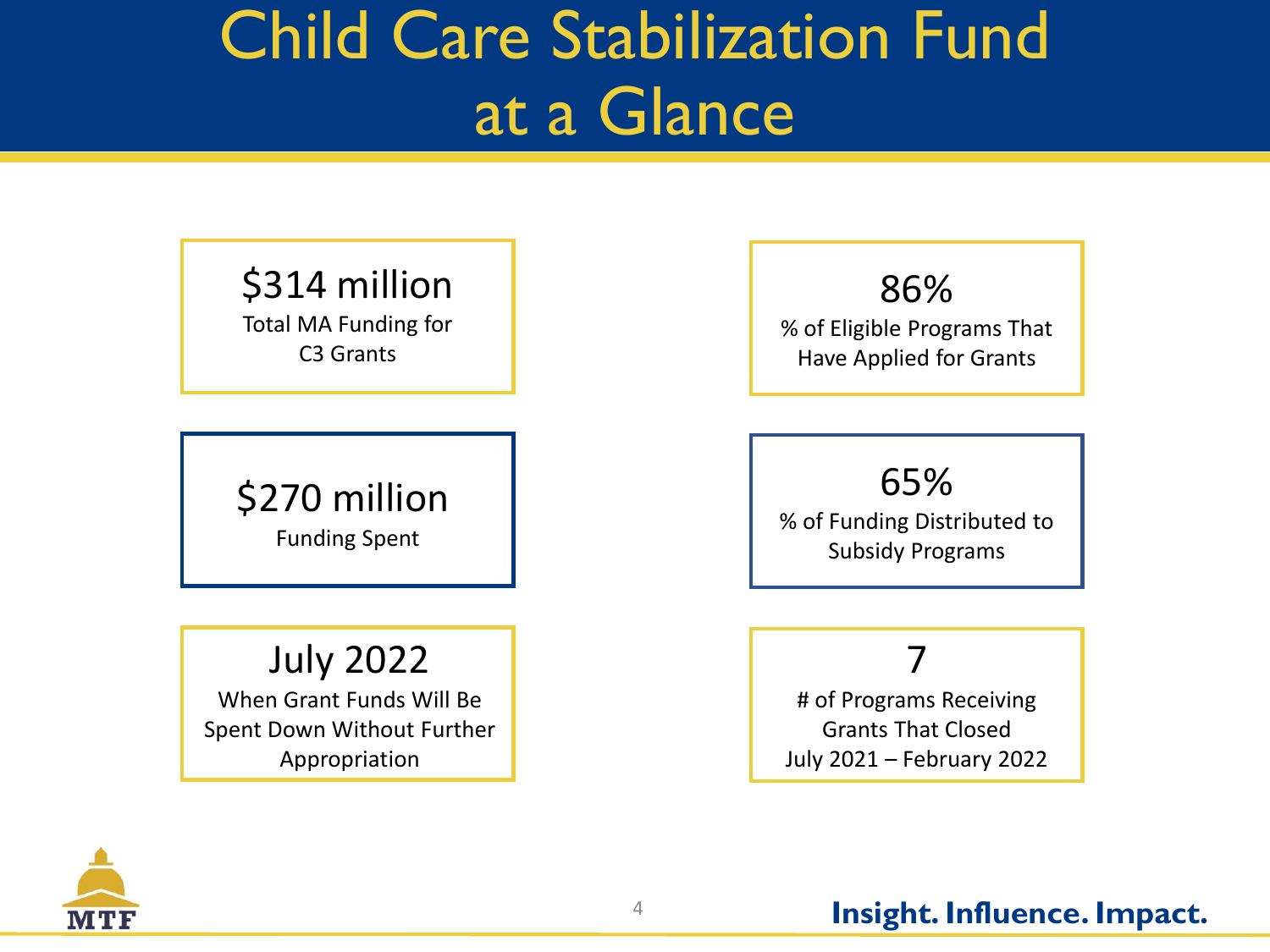# EEC Budget Over Time

### Historically, roughly 80% of the EEC budget goes directly to subsidizing the cost of child care for families.



EEC Budget by Year

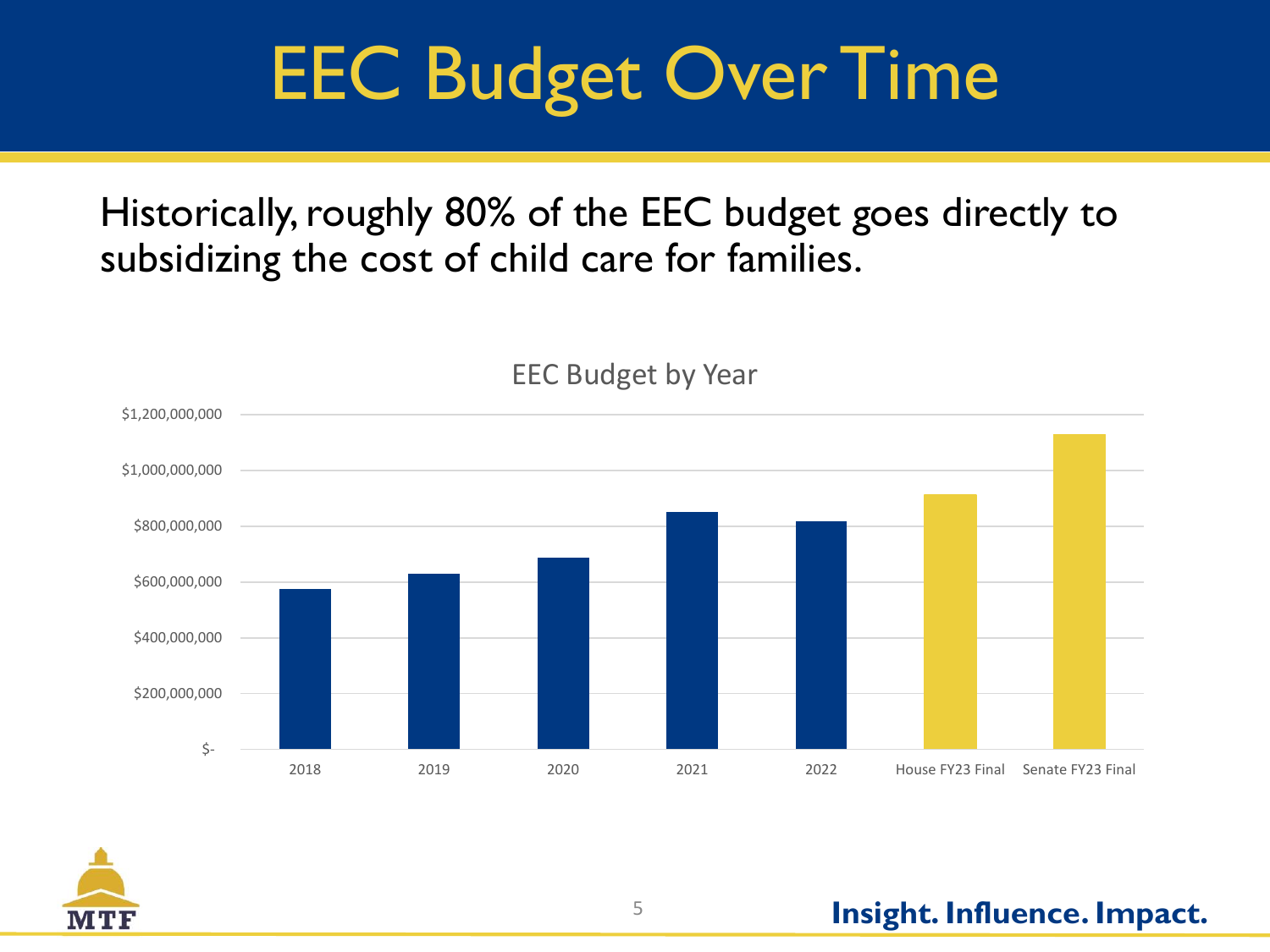# FY23 Budget (so far)

House makes key investment in reimbursement rates and provider higher education, while the Senate focuses on C3 grants and infrastructure improvements.



FY23 Budget - House vs. Senate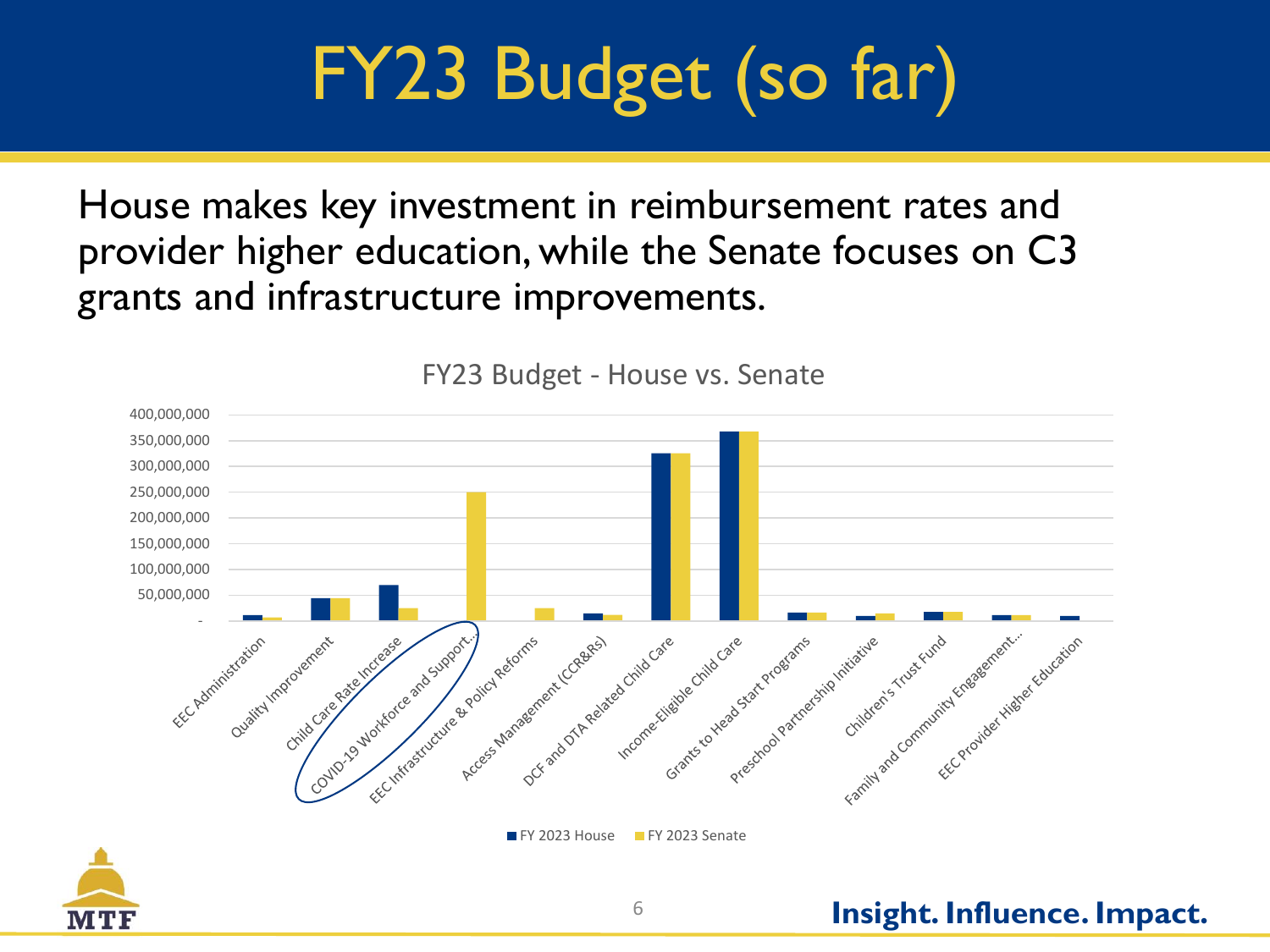# Conference Committee

**How will this play out in conference committee? Who knows, but let's look to FY22 as a jumping off point…** 

| <b>Account</b> | <b>Name</b>                              | <b>House</b>  | <b>Senate</b> | Conference<br>Report |
|----------------|------------------------------------------|---------------|---------------|----------------------|
| 3000-1000      | <b>Dept. of Early Education and Care</b> | \$6,644,823   | \$6,394,823   | \$7,069,823          |
| 3000-1020      | <b>Quality Improvement</b>               | \$44,551,119  | \$44,551,119  | \$44,551,119         |
| 3000-1042      | <b>Child Care Rate Increase</b>          | \$20,000,000  | \$0           | \$20,000,000         |
| 3000-1044      | <b>EEC Parent Fee Reserve</b>            | \$0           | \$8,950,000   | \$8,950,000          |
| 3000-2000      | Access Management (CCR&R's)              | \$12,000,000  | \$10,086,311  | \$12,000,000         |
| 3000-3060      | DCF and DTA Related Child Care           | \$358,928,900 | \$358,928,901 | \$358,928,901        |
| 3000-4060      | Income-Eligible Child Care               | \$298,702,892 | \$298,702,892 | \$298,702,892        |
| 3000-5000      | <b>Grants to Head Start Programs</b>     | \$15,000,000  | \$15,000,000  | \$15,000,000         |
| 3000-6025      | Commonwealth Preschool Partnership       | \$5,000,000   | \$10,000,000  | \$10,000,000         |
| 3000-7066      | <b>EEC Provider Higher Education</b>     | \$5,000,000   | \$0           | \$5,000,000          |

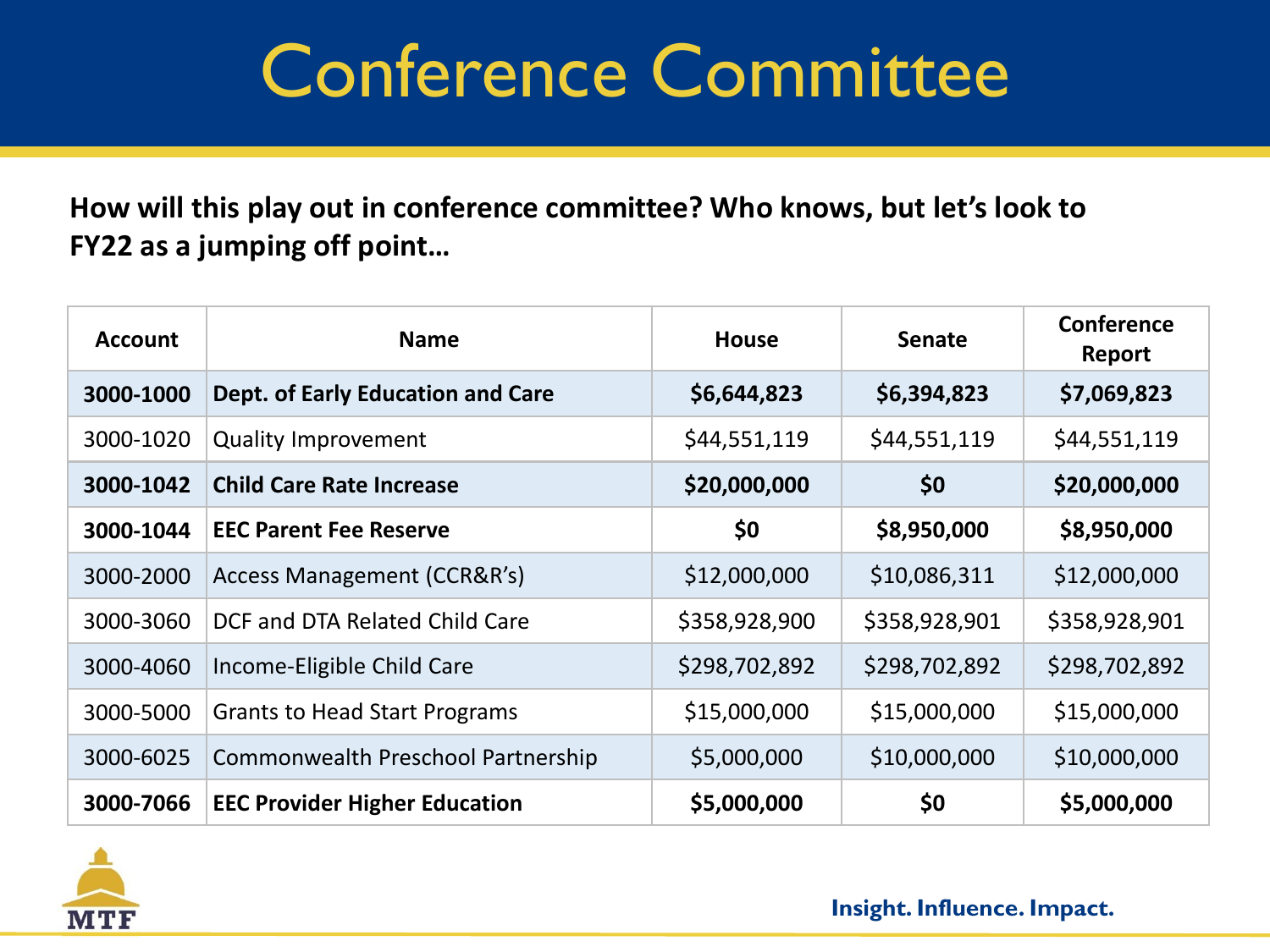# Early Education Bill

- 1. Provides an aspirational framework to begin the process of reforming the MA child care system
- 2. Focuses in on Commission recommendations
- 3. Codifies operational grants and expands income eligibility for subsidies to 85% of state median income
- 4. Directs the EEC to design and study new programs

### **What does it do? What does it not do?**

- 1. Appropriate funding
- 2. Set a schedule for increasing reimbursement rates and expanding eligibility

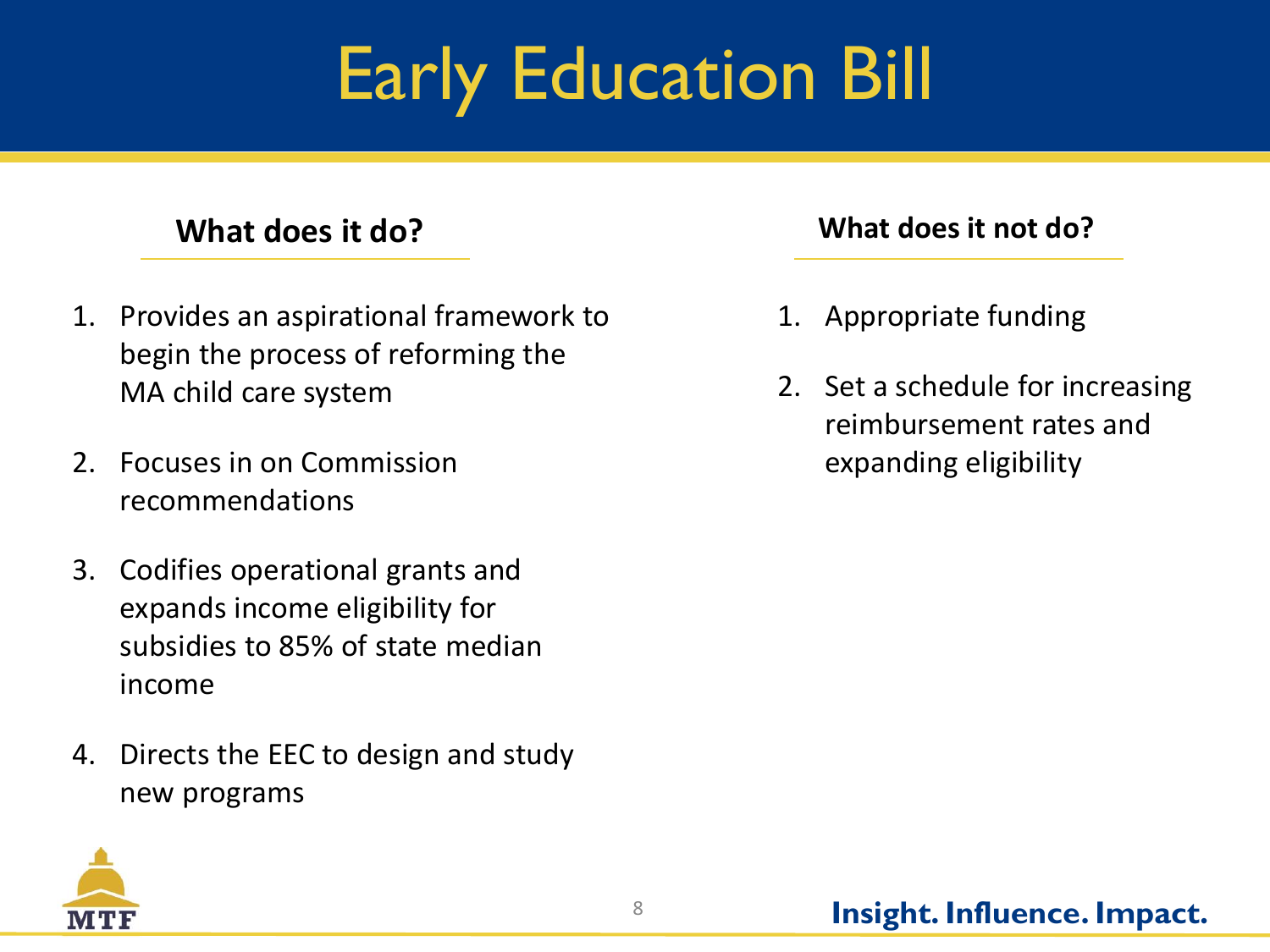# Early Ed Bill vs. Commission Recommendations

### **Immediate Commission Recommendations**

### **Early Ed Bill**

| #1: Extend C3 grants until at least December 2022                                                         | Partially, subject to appropriation                               |  |  |
|-----------------------------------------------------------------------------------------------------------|-------------------------------------------------------------------|--|--|
| #2: Base subsidy reimbursements off of enrollment                                                         | <b>Yes</b>                                                        |  |  |
| #3A: Raise subsidy reimbursement rates<br>#3B: develop new cost of care funding model                     | Partially, subject to appropriation<br>Yes, directs EEC to create |  |  |
| #4A: Review subsidy regulations and policies<br>#4B: increase navigational & outreach support to families | <b>Yes</b><br><b>No</b>                                           |  |  |
| #8: Increase workforce compensation through program grants and rate<br>increases                          | Partially, subject to appropriation                               |  |  |
| #9: Develop and implement a career ladder and competency-based<br>credentialing system                    | Yes, directs EEC to create                                        |  |  |
| #12: Provide additional resources to the EEC to support management of<br>new policies/programs            | <b>No</b>                                                         |  |  |

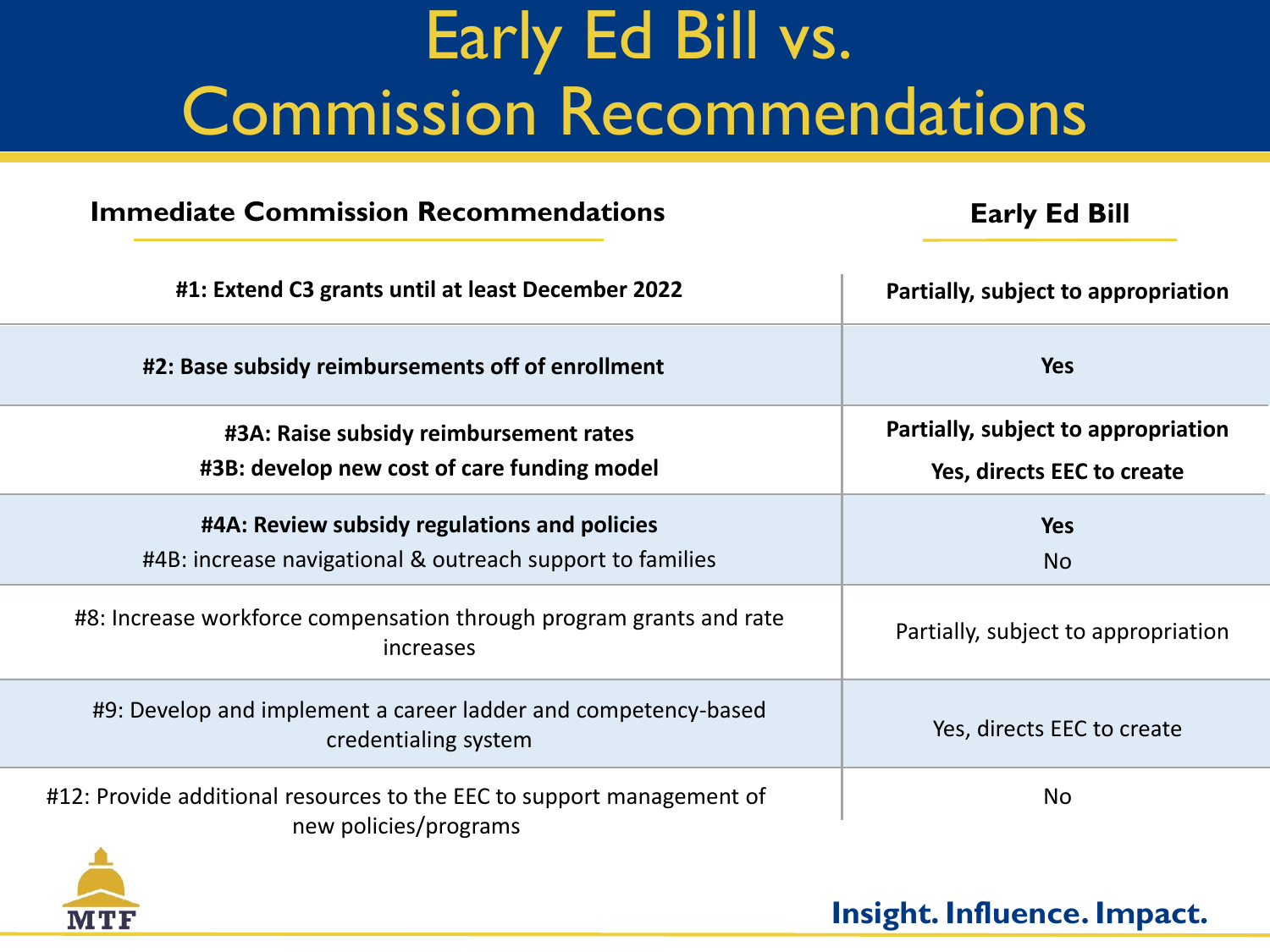# Early Ed Bill vs. Commission Recommendations

#### **Longer-term Commission Recommendations**

**MT** 

### **Early Ed Bill**

| #5: increase income threshold to serve more families through subsidy system                                                                  | Partially, subject to appropriation |  |
|----------------------------------------------------------------------------------------------------------------------------------------------|-------------------------------------|--|
| #6: explore incentives for employers to support additional<br>education and care benefits                                                    | Yes, directs EEC to study           |  |
| #10: Build a workforce pipeline using existing state structures and strategies                                                               | Yes, directs EEC to do/study this   |  |
| #11: Explore additional strategies to increase workforce retention, including<br>higher education loan forgiveness, and scholarship supports | Yes, directs EEC to design          |  |
| #13: Support local partnerships across the<br>mixed delivery system                                                                          | Yes, directs EEC to study           |  |
| #14: Pilot and evaluate local shared services and quality hubs to<br>increase program operational capacity                                   | Yes, directs EEC to study           |  |
| #7: Implement additional strategies to expand capacity in<br>underserved communities, including investing in facilities needs                | Yes, directs EEC to study           |  |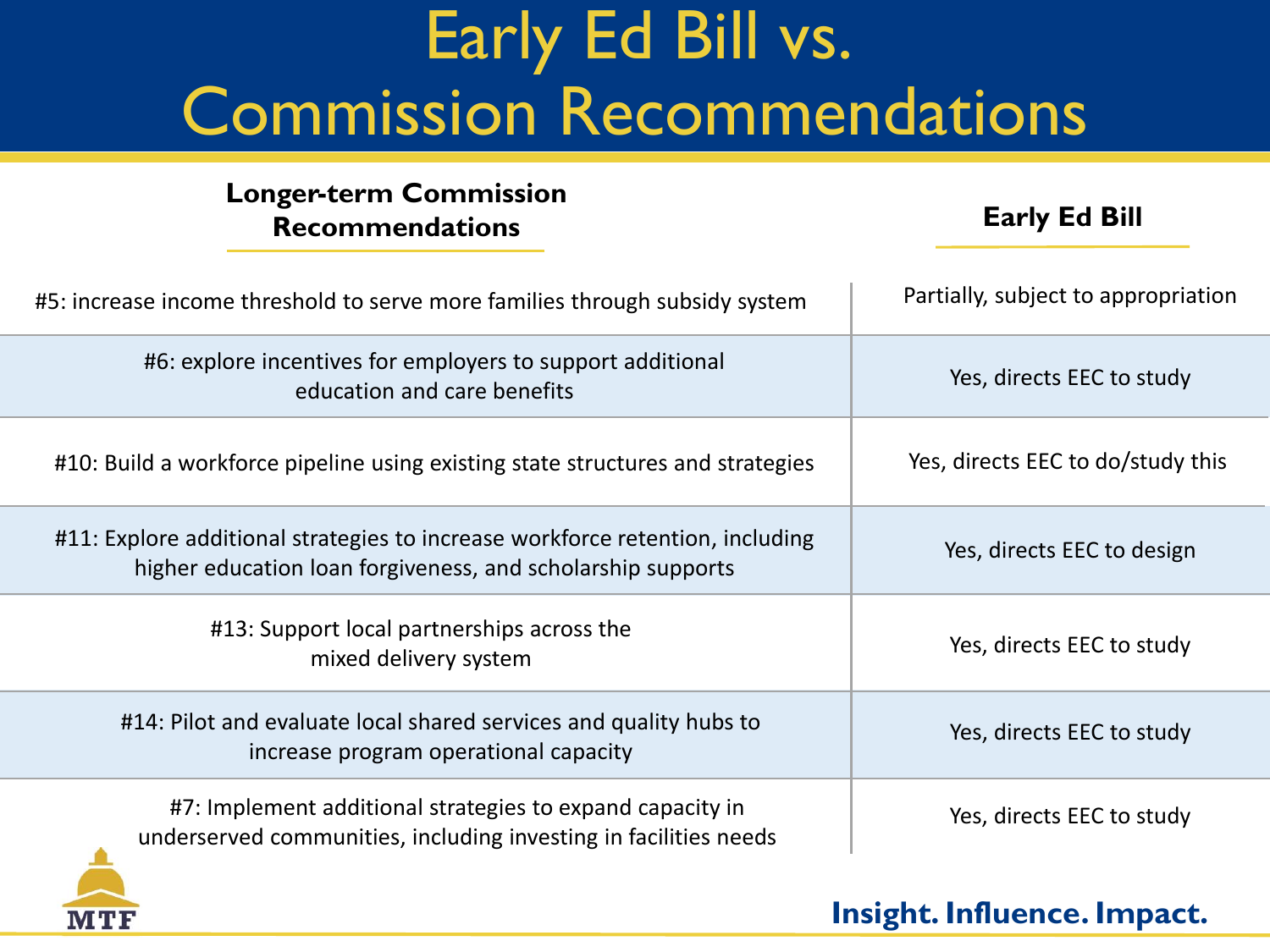# Early Education Reconciliation Proposal

- Senators Patty Murray and Tim Kaine introduced an early education proposal through the reconciliation process
- Includes \$72 billion in additional funds for the Child Care and Development Block Grant
	- \$151 million for Massachusetts annually, for six years
- Additional funds for:
	- A pilot program to expand child care assistance (TBD)
	- Raise Head Start wages (\$12 billion)
	- Grants to establish and expand pre-school programs (\$18 billion)